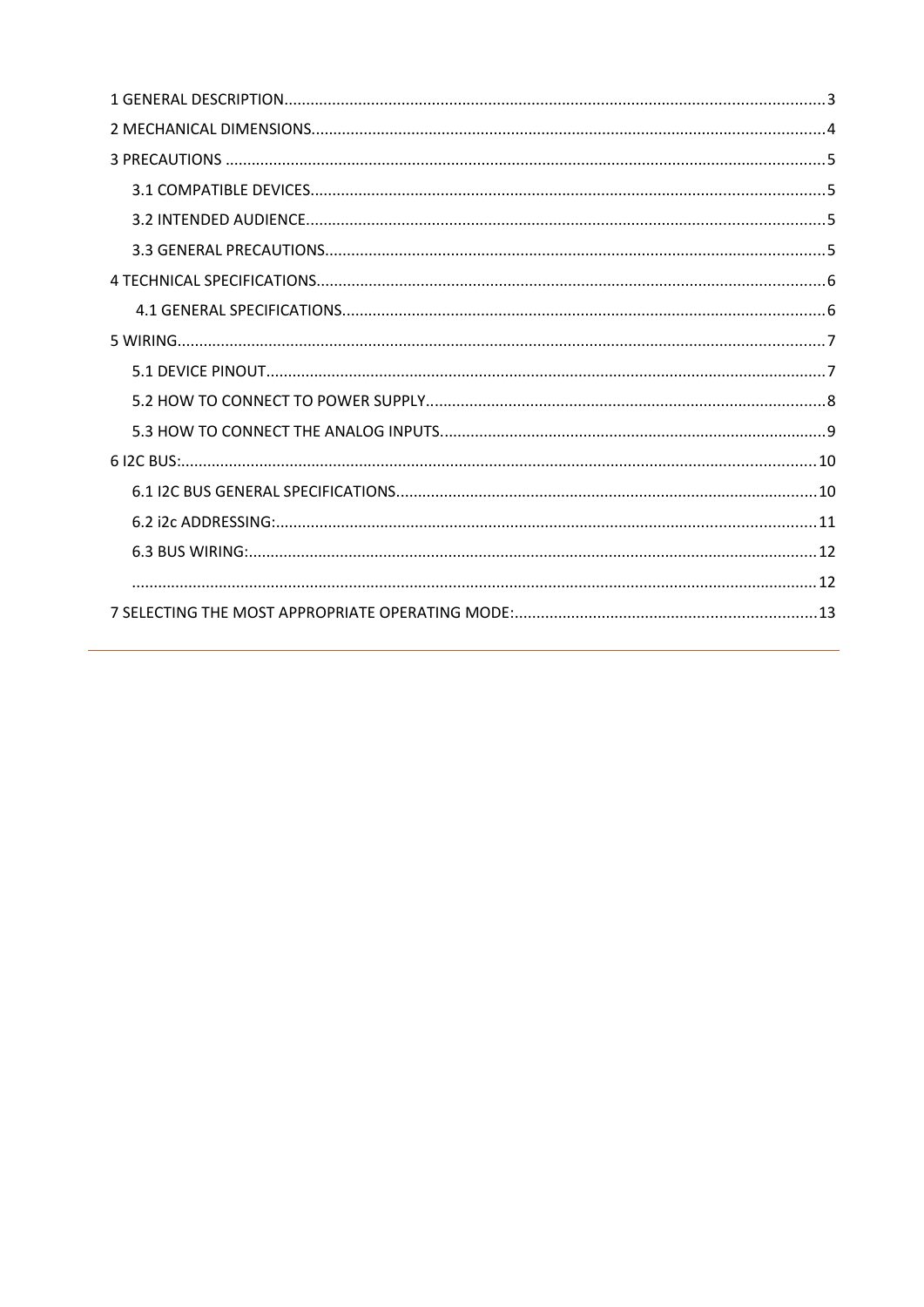# **1 GENERAL DESCRIPTION**

ExControl I2C Analog Input is an industrial extension board, The device can be connected voltage and current sources. It has 4 channels. Each channel accepts 0-10v, 0-20mA, 4-20mA.

It is compatible with with i2c bus devices.

| <b>DESCRIPTION</b>     | <b>QUANTITY</b>        |                                                                    |
|------------------------|------------------------|--------------------------------------------------------------------|
| <b>Maximum Current</b> | 300 <sub>m</sub> A max | <b>Fuse protection and Polarity protection</b>                     |
| <b>Size</b>            | 65x100mm               |                                                                    |
| <b>Analog Inputs</b>   | 4                      | $0 - 10v$<br>$\bullet$<br>$4-20mA$<br>$\bullet$                    |
| <b>I2C bus voltage</b> | 5v                     | Board designed for 5v, for five volts use the<br>correct reference |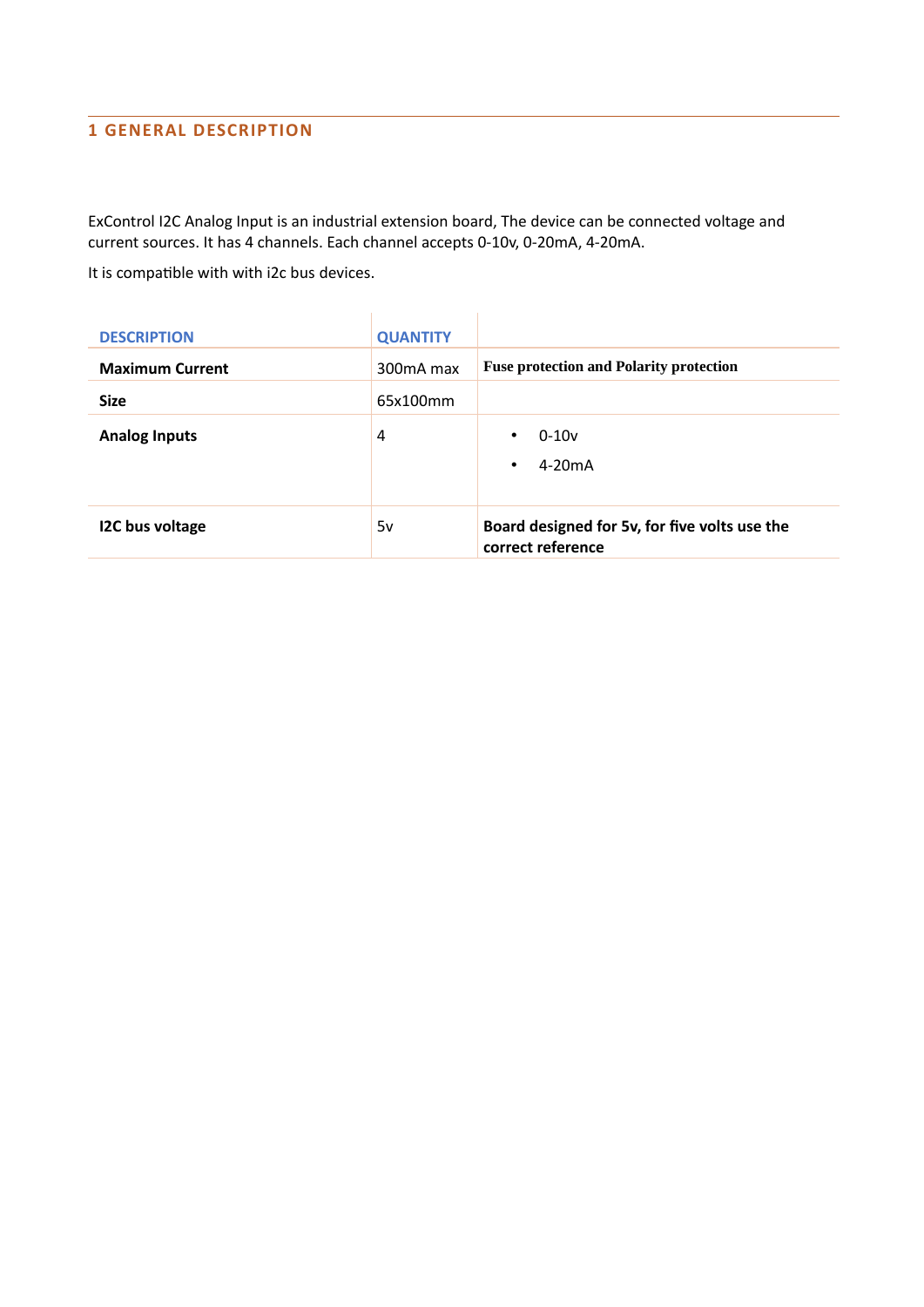# **2 MECHANICAL DIMENSIONS.**

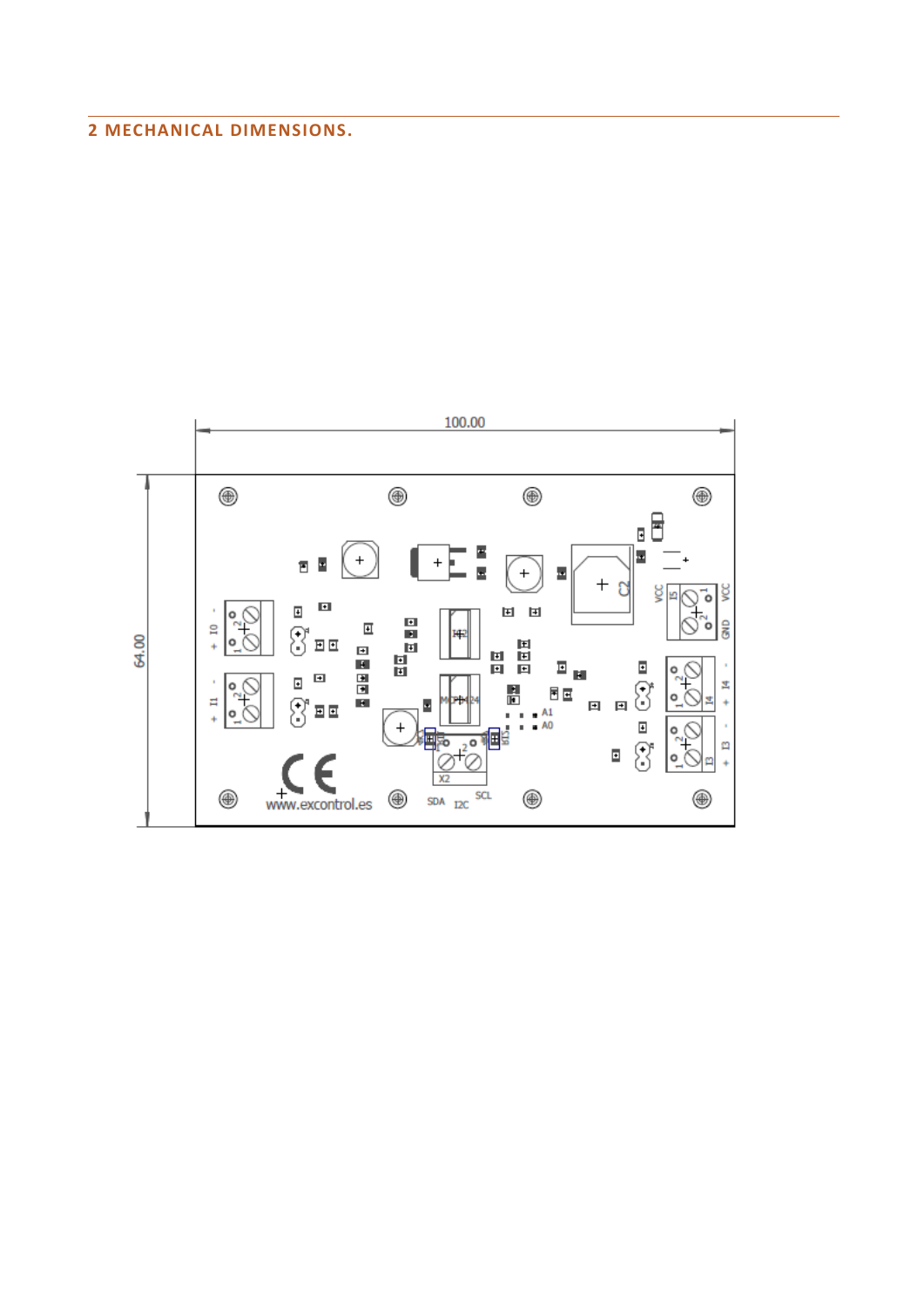#### **3 PRECAUTIONS .**

### **3.1 COMPATIBLE DEVICES.**

This board works with standard 5v I2C Bus, arduino boards and other microcontroller are compatible.

#### **3.2 INTENDED AUDIENCE.**

This manual is intended for technicians, which must have knowledge on electrical systems..

#### **3.3 GENERAL PRECAUTIONS..**

The user must operate this board according to the performance specifications described in this manual.

 ExControl products are not authorized for use in safety-critical applications where a failure of the product would reasonably be expected to cause severe personal injury or death.

 Safety-critical applications include, without limitation, life support devices and systems, equipment or systems for the operation of nuclear facilities and weapons systems.

ExControl products are neither designed nor intended for use in military or aerospace applications or environments, nor for automotive applications or the automotive environment.

The Customer acknowledges and agrees that any such use of ExControl products is solely at the Customer's risk, and that the Customer is solely responsible for compliance with all legal and regulatory requirements in connection with such use.

#### **Warnings**:

Ignoring the directive may damage the controller.

Improper use of this product may severely damage the controller.

Refer to the controller's User Guide regarding wiring considerations.

Before using this product, it is the responsibility of the user to read the product's User Guide and all accompanying documentation.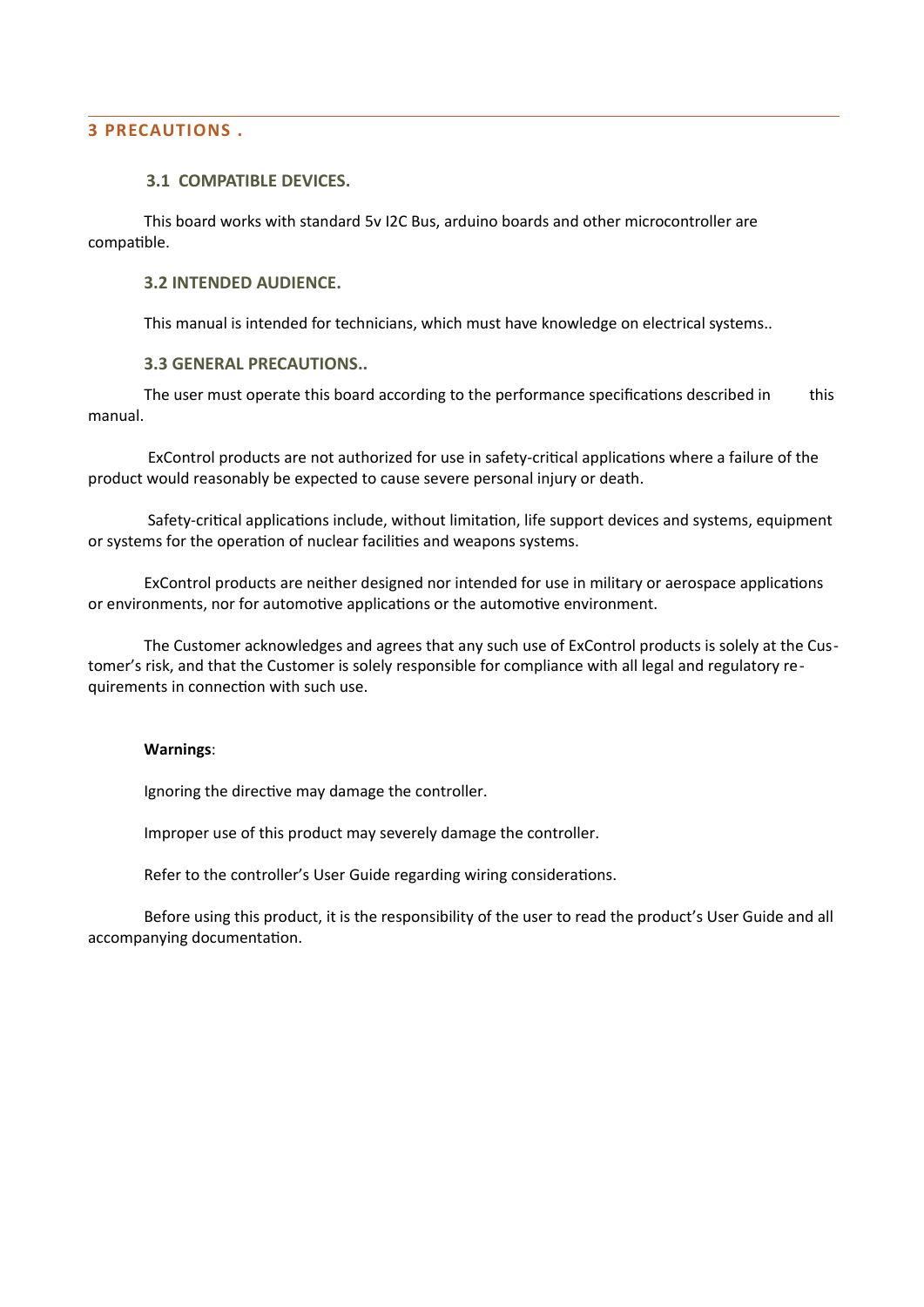# **4 TECHNICAL SPECIFICATIONS.**

## **4.1 GENERAL SPECIFICATIONS.**

| <b>DESCRIPTION</b>                     |                                            |
|----------------------------------------|--------------------------------------------|
| <b>Power supply</b>                    | 12V VCC                                    |
| <b>Operating voltage range</b>         | 9 to 15 VCC                                |
| <b>Power consumption</b>               | 300mA max.                                 |
| <b>Shock resistance</b>                | 75m/s2 in the X, Y and Z direction 2 times |
| <b>Ambient temperature (operating)</b> | 0º to 48ºC                                 |
| <b>Ambient humidity (operating)</b>    | 10% to 75% (no condensation)               |
| <b>Ambient environment (operating)</b> | With no corrosive gas.                     |
| Ambient temperature (storage)          | $-20^\circ$ to 60 $^{\circ}$ C             |
| Power supply holding time              | 2 <sub>ms</sub> min.                       |
| Weight                                 | 40g max.                                   |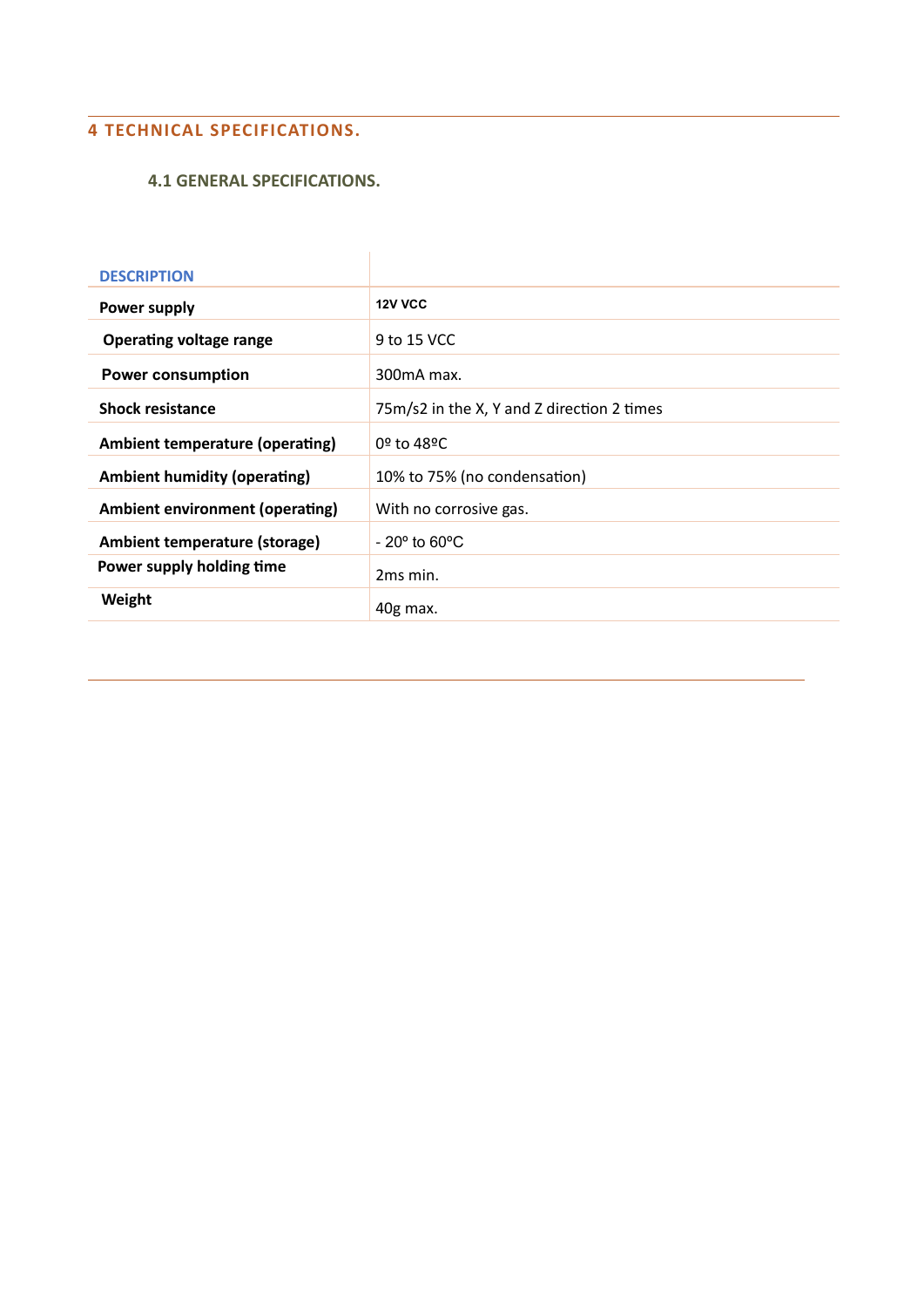# **5 WIRING.**

# **5.1 DEVICE PINOUT.**



| <b>DESCRIPTION</b> | <b>FUNCTION</b>       |
|--------------------|-----------------------|
|                    |                       |
| 10                 | Analog input 0        |
| 1                  | Analog input 1        |
| 12                 | Analog input 2        |
| 13                 | Analog input 3        |
| 4                  | Analog input 4        |
| <b>VCC</b>         | Power supply Positive |
| <b>GND</b>         | Power supply GND.     |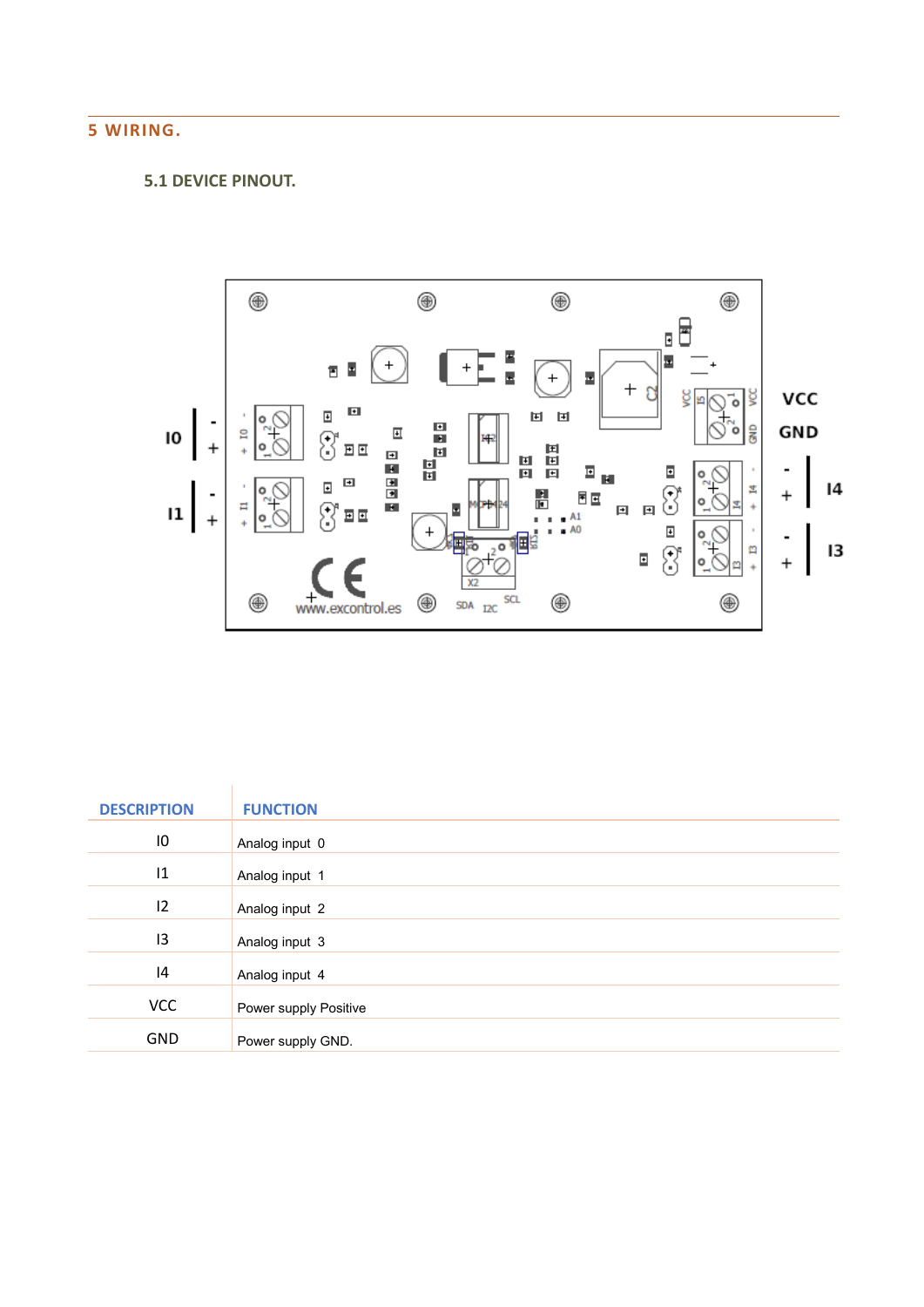## **5.2 HOW TO CONNECT TO POWER SUPPLY..**

The ExControl i2c extension card is powered by 12Vdc power supply .. IMPORTANT, make sure that the power does not exceed 15 VDC. Connect the power supply according to the following image.

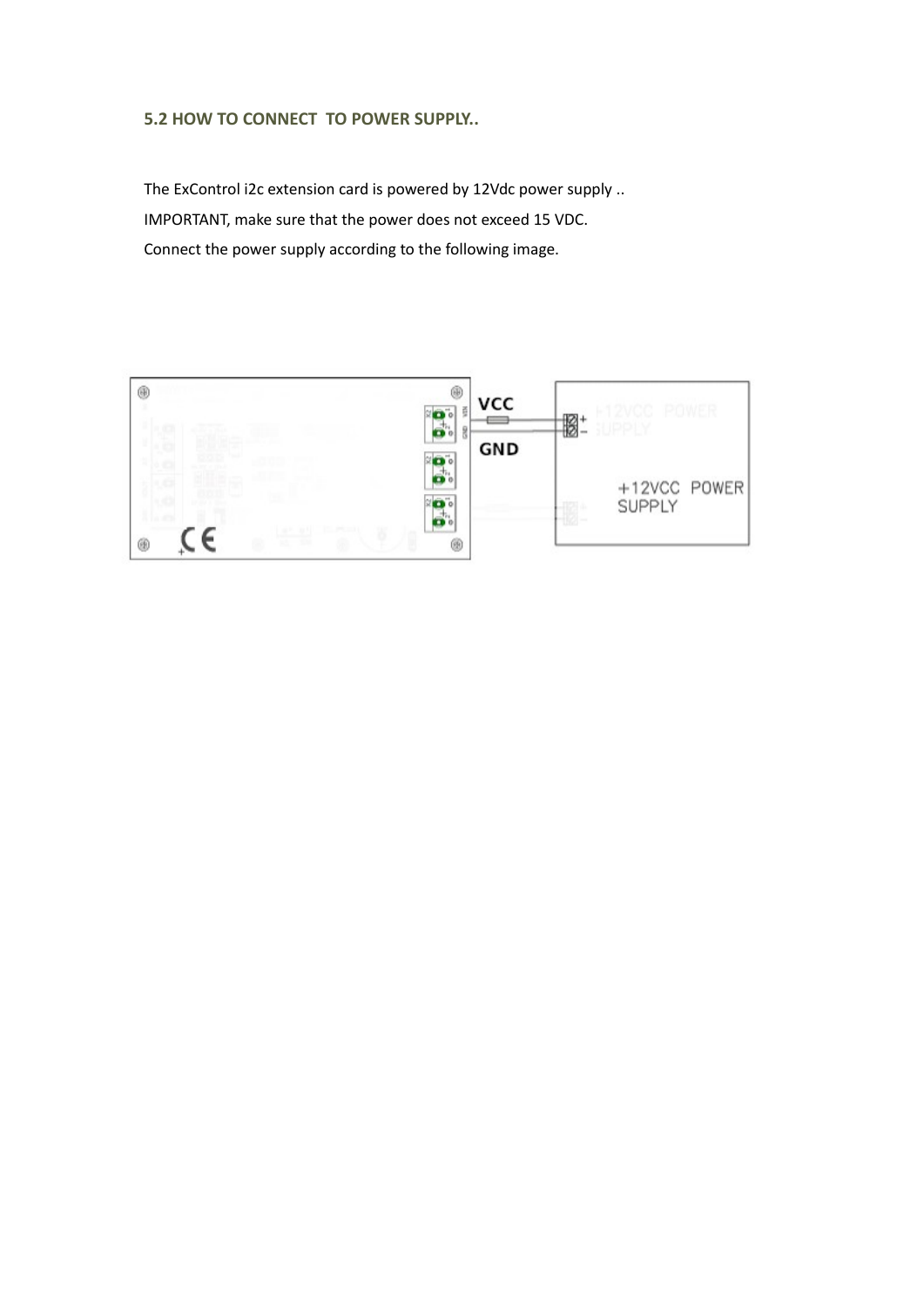## **5.3 HOW TO CONNECT THE ANALOG INPUTS.**

The card has independent operating modes for each input, which you can see in the following list. .

- 0-10v
- 0-20mA

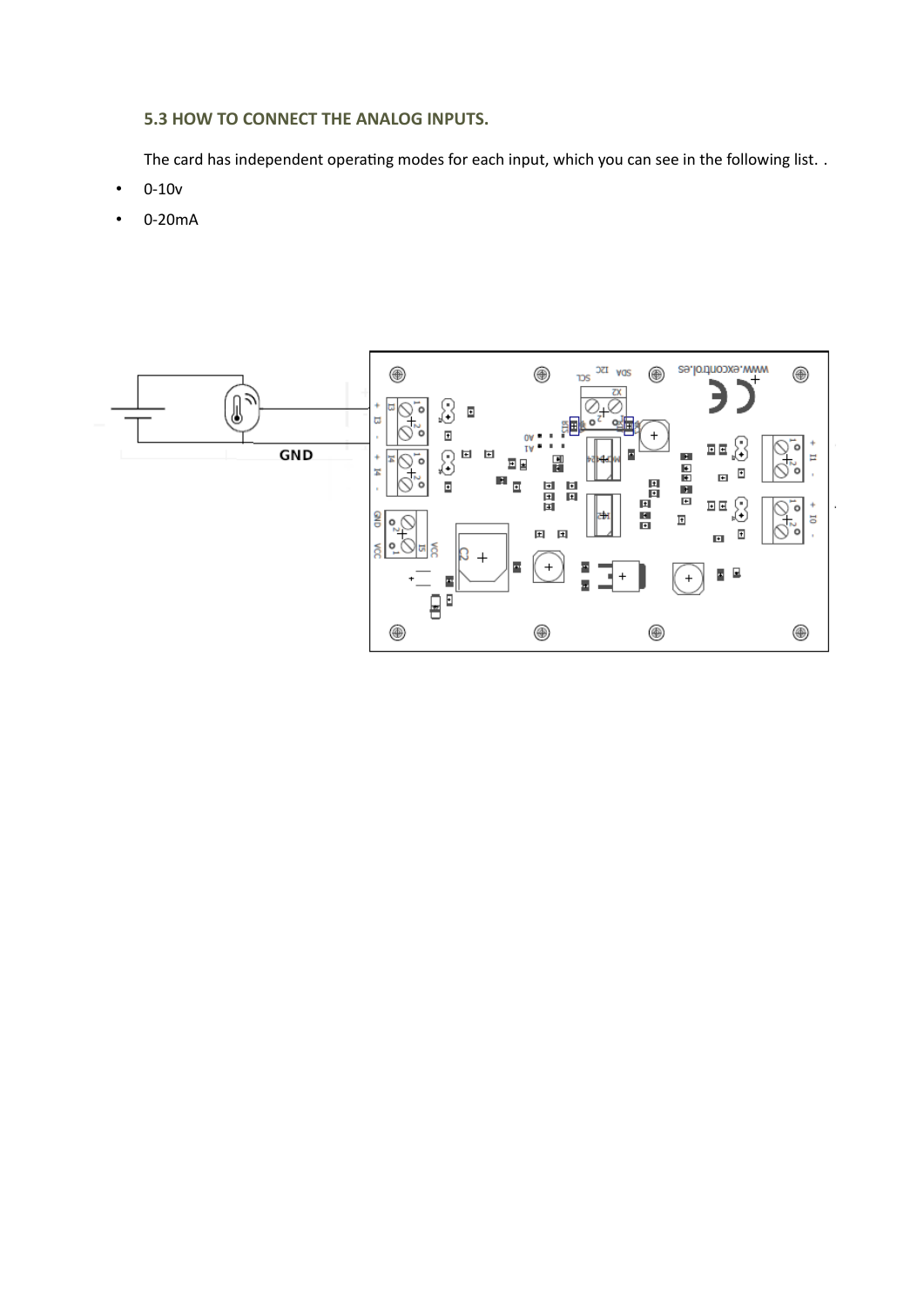## **6 I2C BUS:**

## **6.1 I2C BUS GENERAL SPECIFICATIONS.**

This allows communication with the device, the SDA (data line) and SCL (clock line) are screw terminals.

#### The i**2c voltage level is 5v.**

The board has not pullup resistor, but can be installed on the bottom of the device.

The following image shows where you can intall the pull up resistors, the resistors are included in the package.

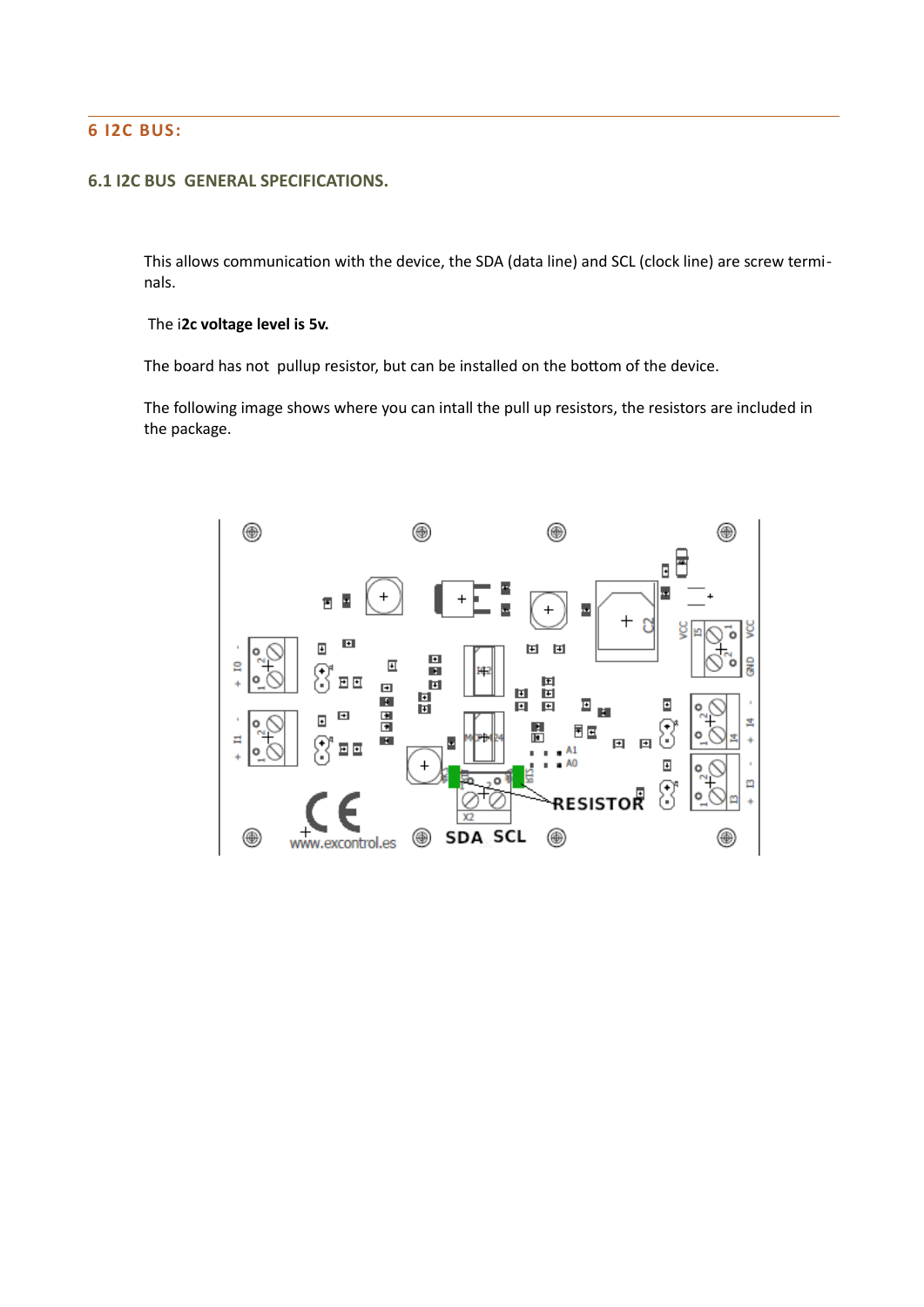## **6.2 I2C ADDRESSING:**

To device address use the addressing jumpers (A0 - A1).

Use the following image as a reference



| A <sub>0</sub> | A <sub>1</sub> | <b>I2C ADDRESS</b> |
|----------------|----------------|--------------------|
| LOW            | LOW            | 0x68               |
| LOW            | <b>HIGH</b>    | 0x6A               |
| <b>HIGH</b>    | LOW            | 0x6C               |
| <b>HIGH</b>    | <b>HIGH</b>    | 0x6E               |
|                |                |                    |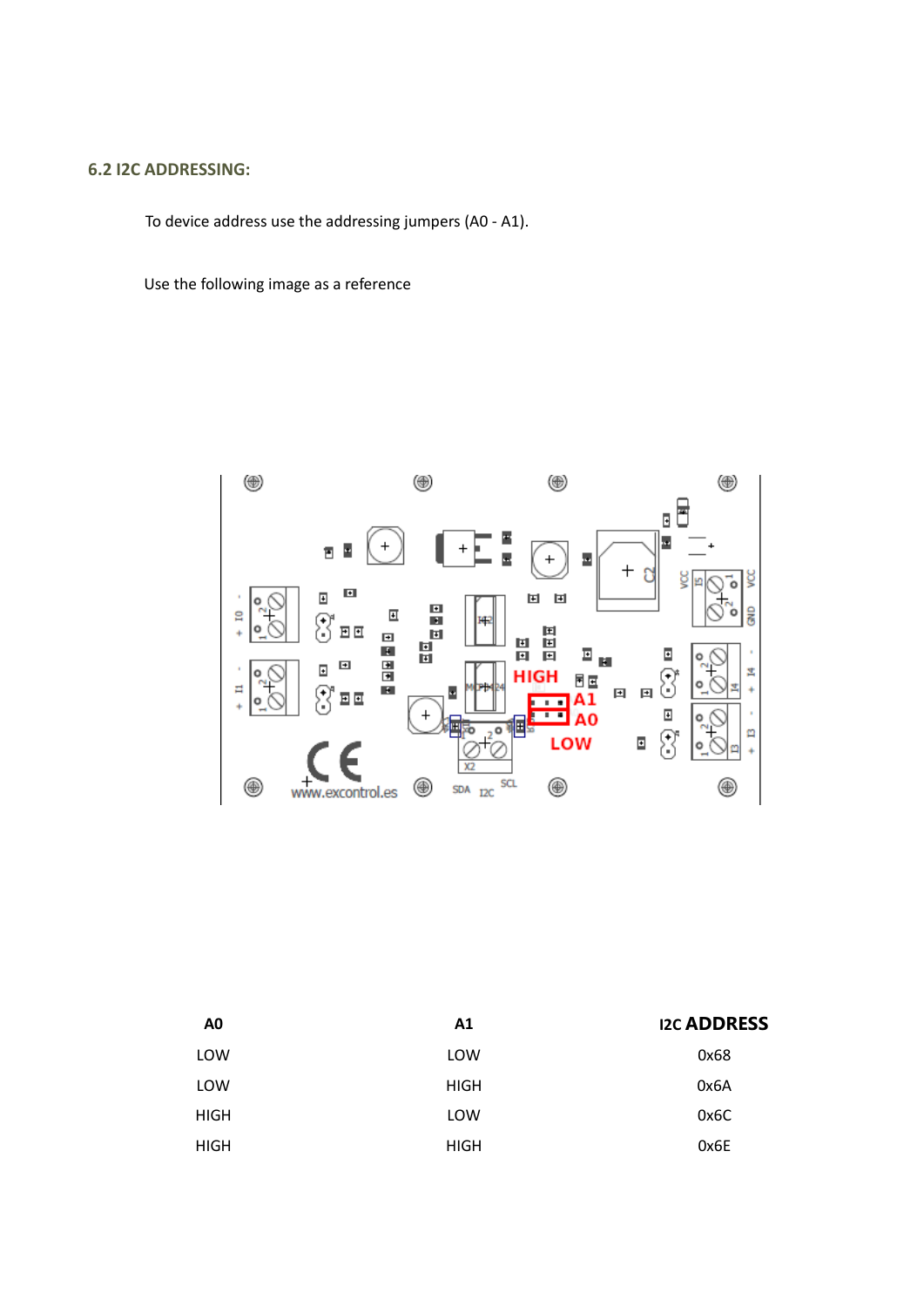## **6.3 BUS WIRING:**

To easily connect the device has screw connection terminals, you can identify them in the following image ..